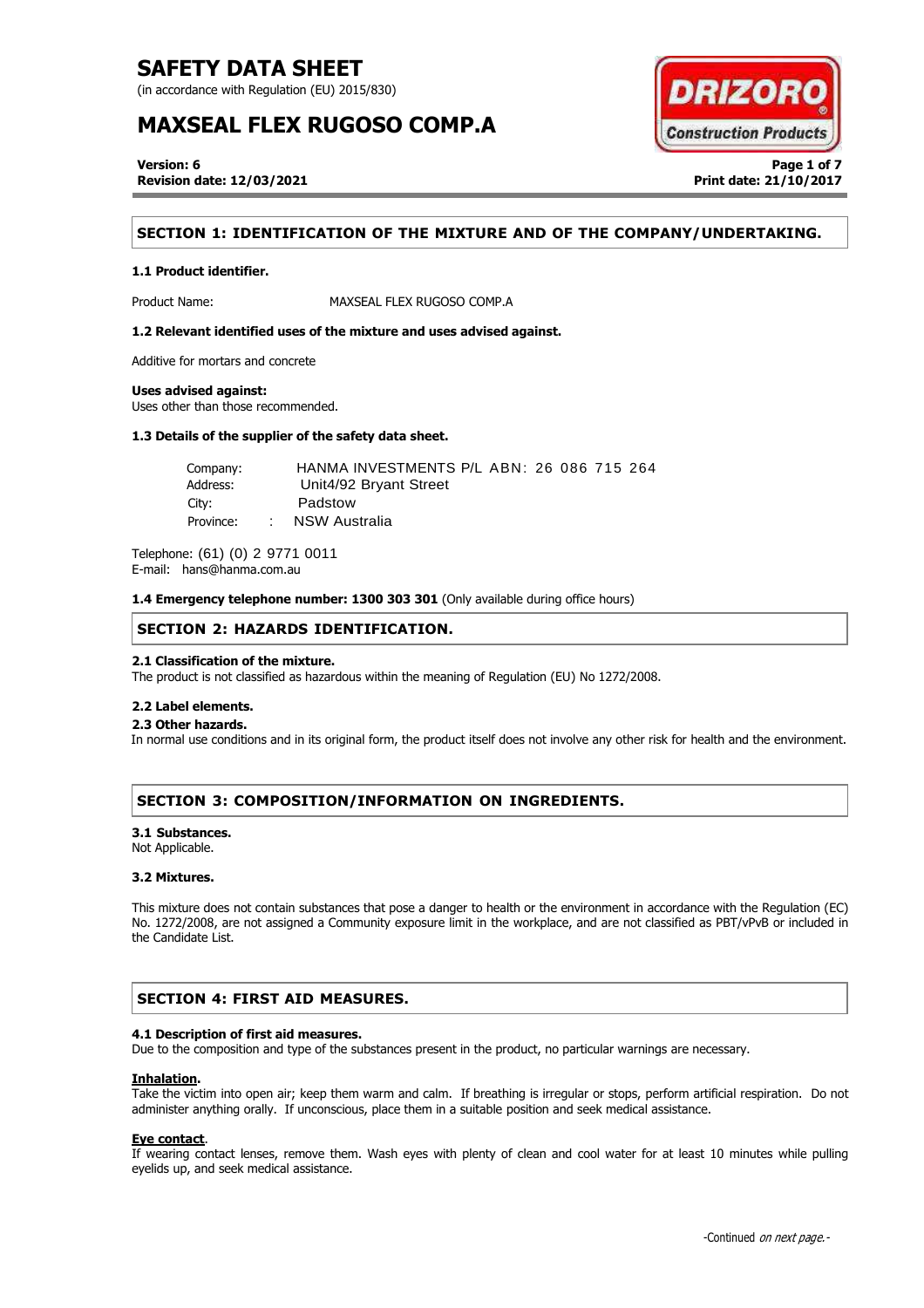(in accordance with Regulation (EU) 2015/830)

# **MAXSEAL FLEX RUGOSO COMP.A**



**Version: 6 Page 2 of 7 Revision date: 12/03/2021 Print date: 21/10/2017**

### **Skin contact.**

Remove contaminated clothing. Wash skin vigorously with water and soap or a suitable skin cleaner. **NEVER** use solvents or thinners.

### **Ingestion.**

If accidentally ingested, seek immediate medical attention. Keep calm. **NEVER** induce vomiting.

### **4.2 Most important symptoms and effects, both acute and delayed.**

No known acute or delayed effects from exposure to the product.

## **4.3 Indication of any immediate medical attention and special treatment needed.**

In case of doubt or when symptoms of feeling unwell persist, get medical attention. Never administer anything orally to persons who are unconscious.

## **SECTION 5: FIREFIGHTING MEASURES.**

### **5.1 Extinguishing media.**

#### **Recommended extinguishing methods.**

Extinguisher powder or CO2. In case of more serious fires, also alcohol-resistant foam and water spray. Do not use a direct stream of water to extinguish.

### **5.2 Special hazards arising from the mixture.**

## **Special risks.**

Fire can cause thick, black smoke. As a result of thermal decomposition, dangerous products can form: carbon monoxide, carbon dioxide. Exposure to combustion or decomposition products can be harmful to your health.

## **5.3 Advice for firefighters.**

Use water to cool tanks, cisterns, or containers close to the heat source or fire. Take wind direction into account. Prevent the products used to fight the fire from going into drains, sewers, or waterways.

## **Fire protection equipment.**

According to the size of the fire, it may be necessary to use protective suits against the heat, individual breathing equipment, gloves, protective goggles or facemasks, and gloves.

# **SECTION 6: ACCIDENTAL RELEASE MEASURES.**

### **6.1 Personal precautions, protective equipment and emergency procedures.**

For exposure control and individual protection measures, see section 8.

### **6.2 Environmental precautions.**

Product not classified as hazardous for the environment, avoid spillage as much as possible.

### **6.3 Methods and material for containment and cleaning up.**

Pick up the spill with non-combustible absorbent materials (soil, sand, vermiculite, diatomite, etc.). Pour the product and the absorbent in an appropriate container. The contaminated area should be immediately cleaned with an appropriate decontaminator. Pour the decontaminator on the remains in an opened container and let it act various days until no further reaction is produced.

### **6.4 Reference to other sections.**

For exposure control and individual protection measures, see section 8. For later elimination of waste, follow the recommendations under section 13.

# **SECTION 7: HANDLING AND STORAGE.**

### **7.1 Precautions for safe handling.**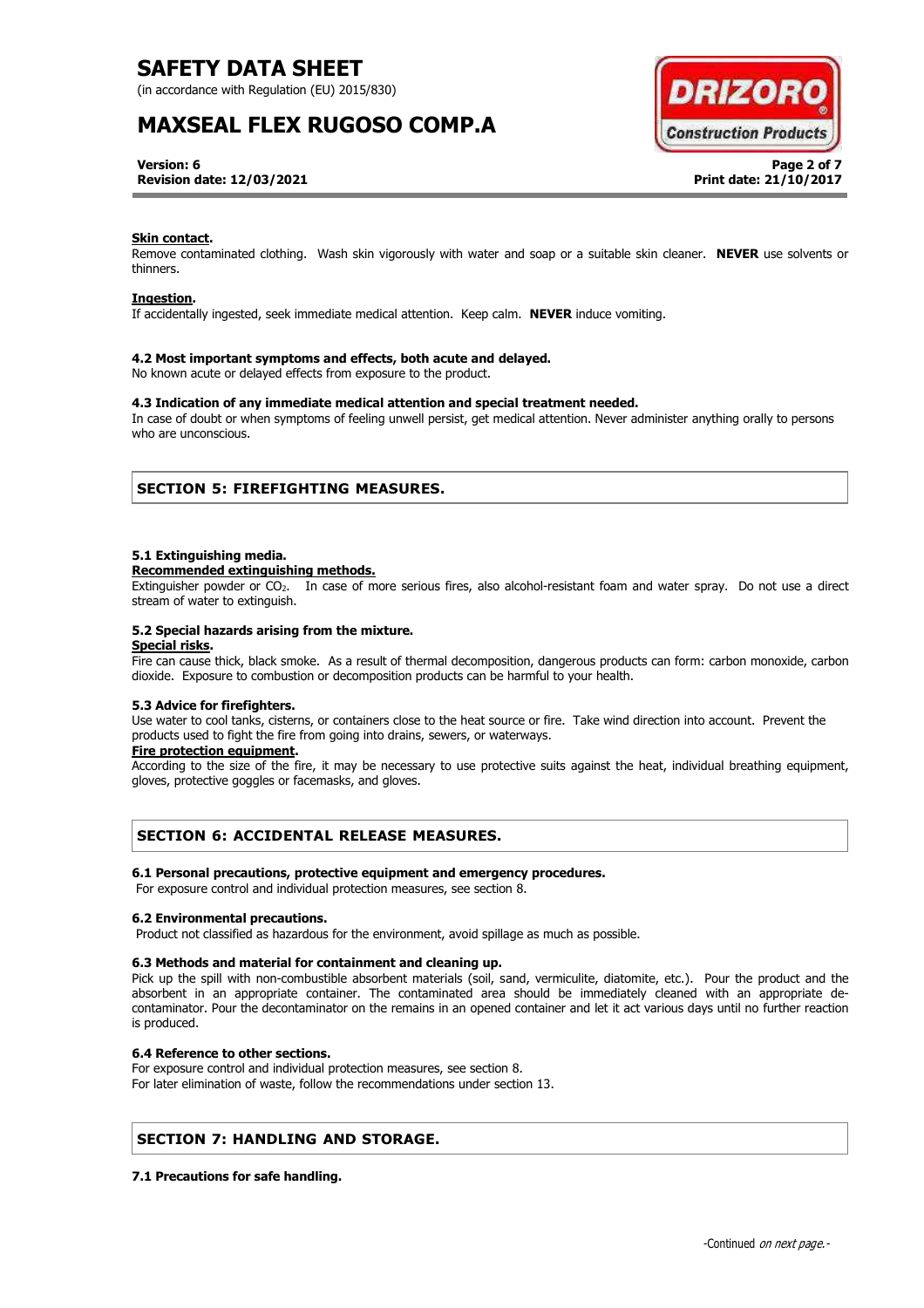(in accordance with Regulation (EU) 2015/830)

# **MAXSEAL FLEX RUGOSO COMP.A**



**Version: 6 Page 3 of 7 Revision date: 12/03/2021 Print date: 21/10/2017**

The product does not require special handling measures, the following general measures are recommended: For personal protection, see section 8. Never use pressure to empty the containers. They are not pressure-resistant containers. In the application area, smoking, eating, and drinking must be prohibited. Follow legislation on occupational health and safety. Keep the product in containers made of a material identical to the original.

## **7.2 Conditions for safe storage, including any incompatibilities.**

The product does not require special storage measures. As general storage measures, sources of heat, radiation, electricity and contact with food should be avoided. Keep away from oxidising agents and from highly acidic or alkaline materials. Store the containers between 5 and 35° C, in a dry and well-ventilated place. Store according to local legislation. Observe indications on the label. The product is not affected by Directive 2012/18/EU (SEVESO III). **7.3 Specific end use(s).** Not available.

# **SECTION 8: EXPOSURE CONTROLS/PERSONAL PROTECTION.**

## **8.1 Control parameters.**

The product does NOT contain substances with Professional Exposure Environmental Limit Values.The product does NOT contain substances with Biological Limit Values.

# **8.2 Exposure controls.**

## **Measures of a technical nature:**

Provide adequate ventilation, which can be achieved by using good local exhaust-ventilation and a good general exhaust system.

| <b>Concentration:</b>                          | 100 %                                                                                                                                                                                                                                                                                                               |  |
|------------------------------------------------|---------------------------------------------------------------------------------------------------------------------------------------------------------------------------------------------------------------------------------------------------------------------------------------------------------------------|--|
| Uses:                                          | <b>Additive for mortars and concrete</b>                                                                                                                                                                                                                                                                            |  |
| <b>Breathing protection:</b>                   |                                                                                                                                                                                                                                                                                                                     |  |
| PPE:                                           | Filter mask for protection against gases and particles.                                                                                                                                                                                                                                                             |  |
| Characteristics:                               | «CE» marking, category III. The mask must have a wide field of vision and an<br>anatomically designed form in order to be sealed and watertight.                                                                                                                                                                    |  |
| CEN standards:                                 | EN 136, EN 140, EN 405                                                                                                                                                                                                                                                                                              |  |
| Maintenance:                                   | Should not be stored in places exposed to high temperatures and damp environments before use. Special<br>attention should be paid to the state of the inhalation and exhalation valves in the face adaptor.<br>Read carefully the manufacturer's instructions regarding the equipment's use and maintenance. Attach |  |
| Observations:                                  | the necessary filters to the equipment according to the specific nature of the risk (Particles and aerosols:<br>P1-P2-P3, Gases and vapours: A-B-E-K-AX), changing them as advised by the manufacturer.                                                                                                             |  |
| Filter Type needed:<br><b>Hand protection:</b> | A2                                                                                                                                                                                                                                                                                                                  |  |
| PPE:                                           | Protective gloves against chemicals.                                                                                                                                                                                                                                                                                |  |
| Characteristics:                               | «CE» marking, category III.                                                                                                                                                                                                                                                                                         |  |
| CEN standards:                                 | EN 374-1, En 374-2, EN 374-3, EN 420                                                                                                                                                                                                                                                                                |  |
| Maintenance:                                   | Keep in a dry place, away from any sources of heat, and avoid exposure to sunlight as much as possible.<br>Do not make any changes to the gloves that may alter their resistance, or apply paints, solvents or<br>adhesives.                                                                                        |  |
| Observations:                                  | Gloves should be of the appropriate size and fit the user's hand well, not being too loose or too tight.<br>Always use with clean, dry hands.                                                                                                                                                                       |  |
| Material:                                      | Material thickness<br>Breakthrough time<br>PVC (polyvinyl chloride)<br>0,35<br>>480<br>(min.):<br>$(mm)$ :                                                                                                                                                                                                          |  |
| Eye protection:                                |                                                                                                                                                                                                                                                                                                                     |  |
| PPF:<br>Characteristics:                       | Face shield.<br>«CE» marking, category II. Face and eye protector against splashing liquid.                                                                                                                                                                                                                         |  |
| CEN standards:                                 | EN 165, EN 166, EN 167, EN 168                                                                                                                                                                                                                                                                                      |  |
| Maintenance:                                   | Visibility through lenses should be ideal. Therefore, these parts should be cleaned daily. Protectors should<br>be disinfected periodically following the manufacturer's instructions. Make sure that mobile parts move<br>smoothly.                                                                                |  |
| Observations:                                  | Face shields should offer a field of vision with a dimension in the central line of, at least, 150 mm<br>vertically once attached to the frame.                                                                                                                                                                     |  |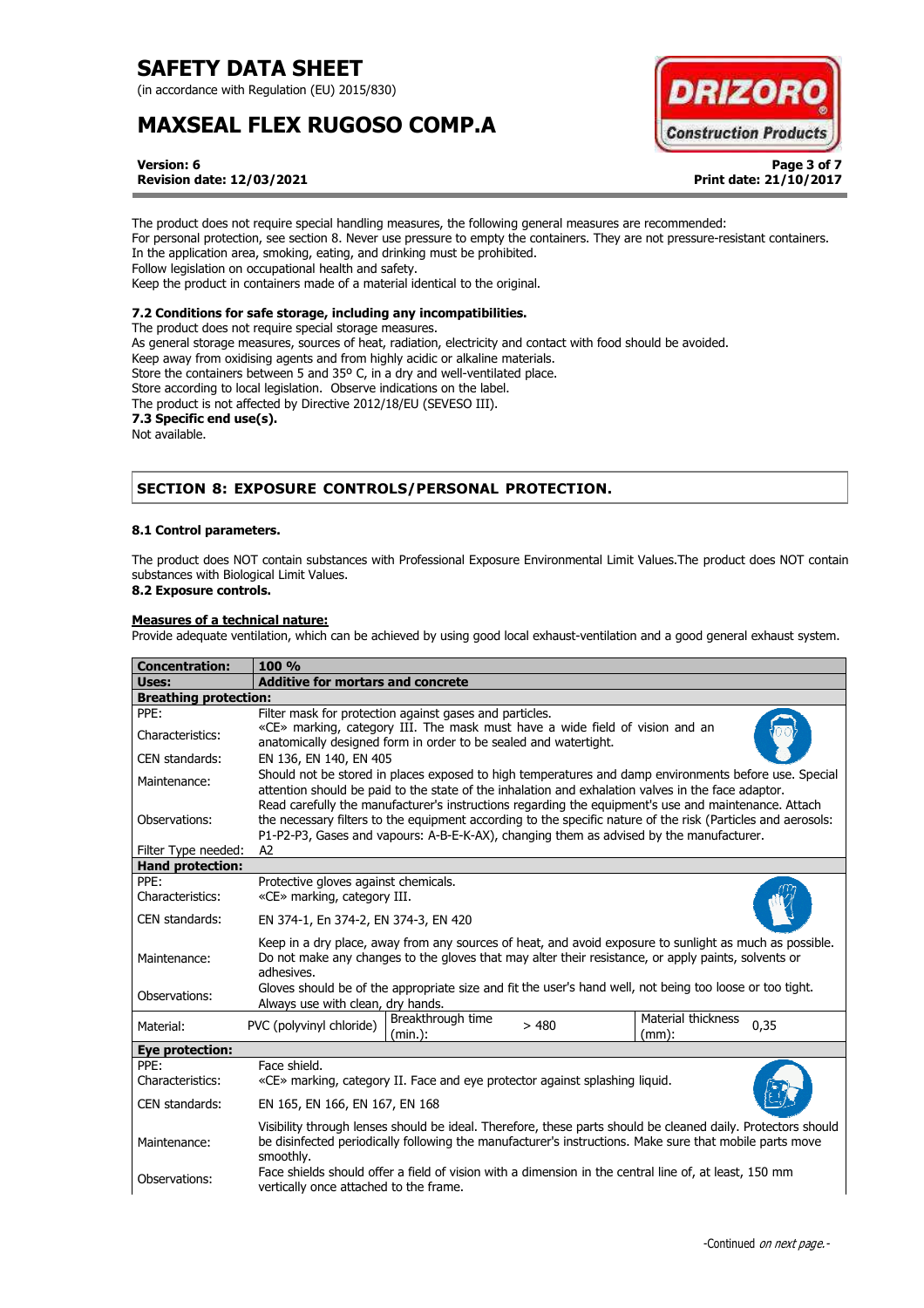(in accordance with Regulation (EU) 2015/830)

# **MAXSEAL FLEX RUGOSO COMP.A**



**Version: 6 Page 4 of 7 Revision date: 12/03/2021 Print date: 21/10/2017**

|  | PPE:             | Anti-static protective clothing.                                                                                                                                                                                                                                   |
|--|------------------|--------------------------------------------------------------------------------------------------------------------------------------------------------------------------------------------------------------------------------------------------------------------|
|  | Characteristics: | «CE» marking, category II. Protective clothing should not be too tight or loose in<br>order not to obstruct the user's movements.                                                                                                                                  |
|  | CEN standards:   | EN 340, EN 1149-1, EN 1149-2, EN 1149-3, EN 1149-5                                                                                                                                                                                                                 |
|  | Maintenance:     | In order to guarantee uniform protection, follow the washing and maintenance instructions provided by<br>the manufacturer.                                                                                                                                         |
|  | Observations:    | The protective clothing should offer a level of comfort in line with the level of protection provided in<br>terms of the hazard against which it protects, bearing in mind environmental conditions, the user's level<br>of activity and the expected time of use. |
|  | PPE:             | Anti-static safety footwear.                                                                                                                                                                                                                                       |
|  | Characteristics: | «CE» marking, category II.                                                                                                                                                                                                                                         |
|  | CEN standards:   | EN ISO 13287, EN ISO 20344, EN ISO 20346                                                                                                                                                                                                                           |
|  | Maintenance:     | The footwear should be checked regularly                                                                                                                                                                                                                           |
|  | Observations:    | The level of comfort during use and acceptability are factors that are assessed very differently depending<br>on the user. Therefore, it is advisable to try on different footwear models and, if possible, different<br>widths.                                   |

# **SECTION 9: PHYSICAL AND CHEMICAL PROPERTIES.**

## **9.1 Information on basic physical and chemical properties.**

Appearance:White liquid with characteristic odour Colour: N.A./N.A. Odour:N.A./N.A. Odour threshold:N.A./N.A. pH:7 - 9 Melting point:N.A./N.A. Boiling Point: N.A./N.A. Flash point: N.A./N.A. Evaporation rate: N.A./N.A. Inflammability (solid, gas): N.A./N.A. Lower Explosive Limit: N.A./N.A. Upper Explosive Limit: N.A./N.A. Vapour pressure: N.A./N.A. Vapour density:N.A./N.A. Relative density:1.01 g/cm<sup>3</sup> Solubility:soluble Liposolubility: N.A./N.A. Hydrosolubility: N.A./N.A. Partition coefficient (n-octanol/water): N.A./N.A. Auto-ignition temperature: N.A./N.A. Decomposition temperature: N.A./N.A. Viscosity: N.A./N.A. Explosive properties: N.A./N.A. Oxidizing properties: N.A./N.A. N.A./N.A.= Not Available/Not Applicable due to the nature of the product

## **9.2 Other information.**

Pour point: N.A./N.A. Blink: N.A./N.A. Kinematic viscosity: N.A./N.A. N.A./N.A.= Not Available/Not Applicable due to the nature of the product

# **SECTION 10: STABILITY AND REACTIVITY.**

### **10.1 Reactivity.**

The product does not present hazards by their reactivity.

### **10.2 Chemical stability.**

Stable under the recommended handling and storage conditions (see section 7).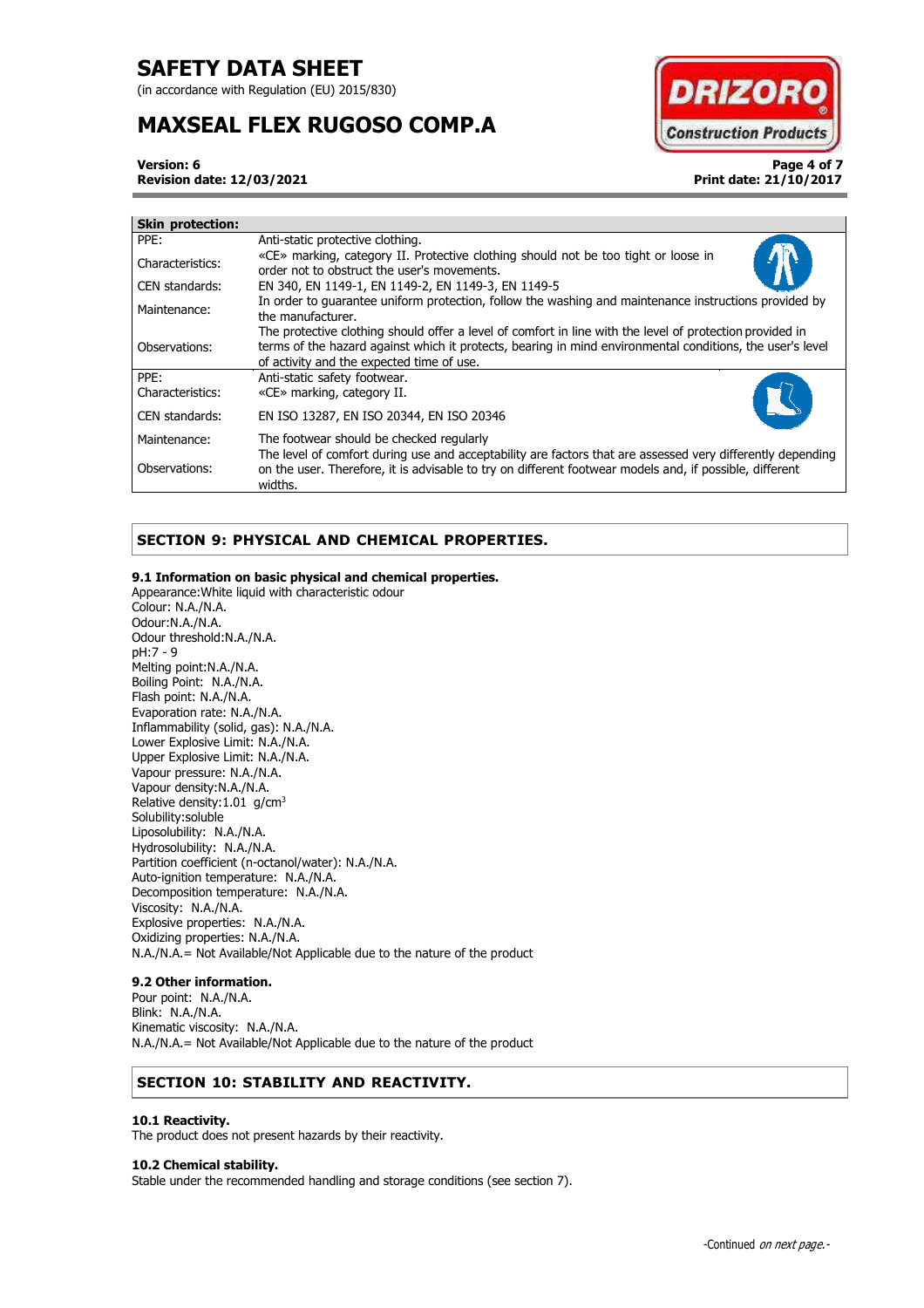(in accordance with Regulation (EU) 2015/830)

# **MAXSEAL FLEX RUGOSO COMP.A**



**Version: 6 Page 5 of 7 Revision date: 12/03/2021 Print date: 21/10/2017**

## **10.3 Possibility of hazardous reactions.**

At high temperatures can occur pyrolysis and dehydrogenation.

## **10.4 Conditions to avoid.**

Avoid the following conditions:

- Heating.
- High temperature.

# **10.5 Incompatible materials.**

Avoid the following materials:

- Acids.
- Bases.
- Oxidizing agents.

## **10.6 Hazardous decomposition products.**

In case of fire, dangerous decomposition products can be generated, such as carbon monoxide and dioxide and nitrogen fumes and oxides.

# **SECTION 11: TOXICOLOGICAL INFORMATION.**

## **11.1 Information on toxicological effects.**

There are no tested data available on the product.

Repeated or prolonged contact with the product can cause the elimination of oil from the skin, giving rise to non-allergic contact dermatitis and absorption of the product through the skin.

Splatters in the eyes can cause irritation and reversible damage.

a) acute toxicity; Not conclusive data for classification.

b) skin corrosion/irritation; Not conclusive data for classification.

c) serious eye damage/irritation; Not conclusive data for classification.

d) respiratory or skin sensitisation; Not conclusive data for classification.

e) germ cell mutagenicity; Not conclusive data for classification.

f) carcinogenicity; Not conclusive data for classification.

g) reproductive toxicity; Not conclusive data for classification.

h) STOT-single exposure; Not conclusive data for classification.

i) STOT-repeated exposure; Not conclusive data for classification.

j) aspiration hazard; Not conclusive data for classification.

# **SECTION 12: ECOLOGICAL INFORMATION.**

### **12.1 Toxicity.**

No information is available regarding the ecotoxicity of the substances present.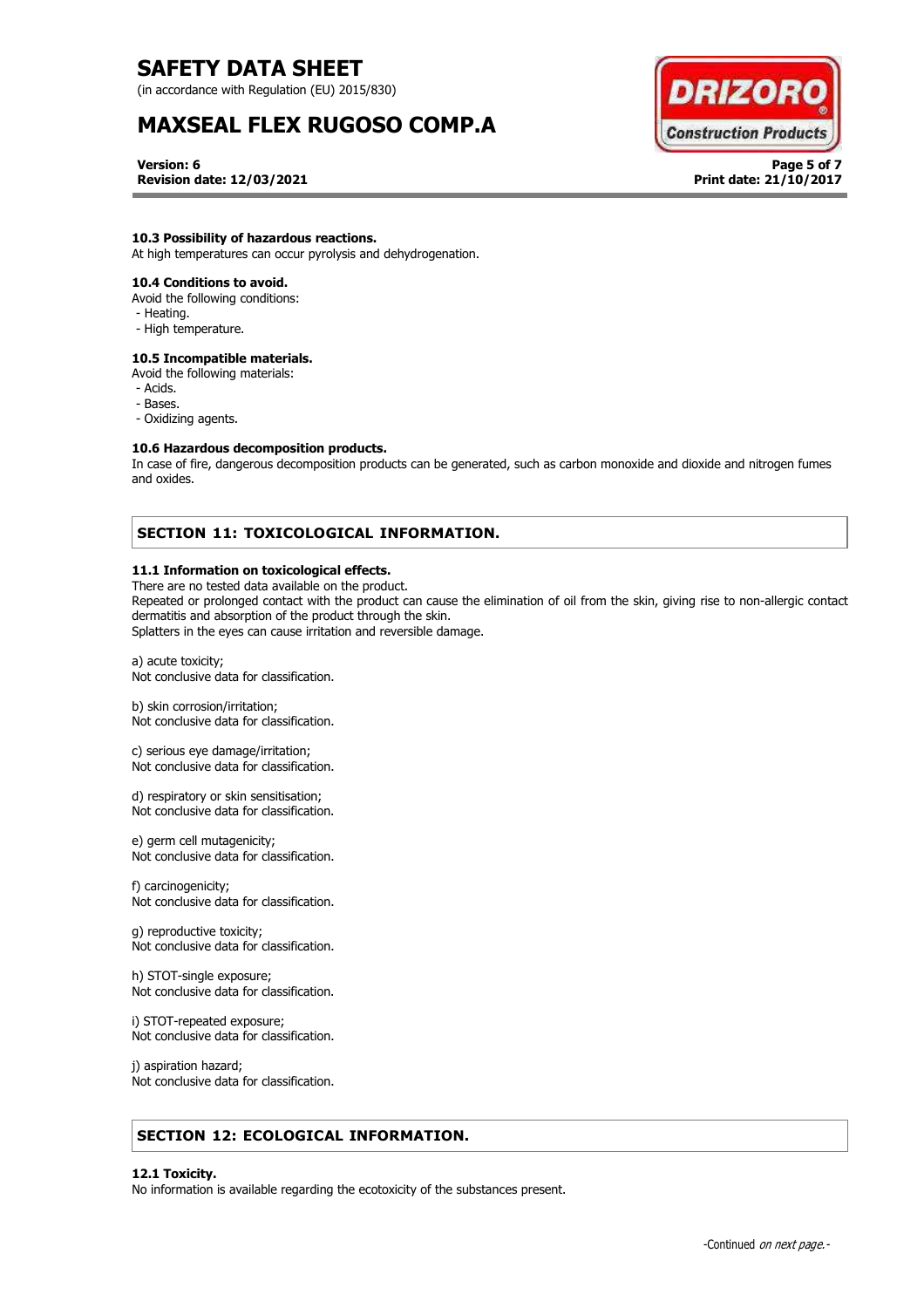(in accordance with Regulation (EU) 2015/830)

# **MAXSEAL FLEX RUGOSO COMP.A**



**Version: 6 Page 6 of 7 Revision date: 12/03/2021 Print date: 21/10/2017**

## **12.2 Persistence and degradability.**

No information is available about persistence and degradability of the product.

### **12.3 Bioaccumulative potencial.**

No information is available regarding the bioaccumulation of the substances present.

#### **12.4 Mobility in soil.**

No information is available about the mobility in soil. The product must not be allowed to go into sewers or waterways. Prevent penetration into the ground.

#### **12.5 Results of PBT and vPvB assessment.**

No information is available about the results of PBT and vPvB assessment of the product.

## **12.6 Other adverse effects.**

No information is available about other adverse effects for the environment.

# **SECTION 13 DISPOSAL CONSIDERATIONS.**

#### **13.1 Waste treatment methods.**

Do not dump into sewers or waterways. Waste and empty containers must be handled and eliminated according to current, local/national legislation.

Follow the provisions of Directive 2008/98/EC regarding waste management.

# **SECTION 14: TRANSPORT INFORMATION.**

Transportation is not dangerous. In case of road accident causing the product's spillage, proceed in accordance with point 6. **14.1 UN number.**

Transportation is not dangerous.

### **14.2 UN proper shipping name.**

Description:

ADR: Transportation is not dangerous.<br>IMDG: Transportation is not dangerous.

Transportation is not dangerous.

ICAO: Transportation is not dangerous.

## **14.3 Transport hazard class(es).**

Transportation is not dangerous.

## **14.4 Packing group.**

Transportation is not dangerous.

### **14.5 Environmental hazards.**

Transportation is not dangerous.

### **14.6 Special precautions for user.**

Transportation is not dangerous.

### **14.7 Transport in bulk according to Annex II of MARPOL and the IBC Code.**

Transportation is not dangerous.

## **SECTION 15: REGULATORY INFORMATION.**

### **15.1 Safety, health and environmental regulations/legislation specific for the mixture.**

The product is not affected by the Regulation (EC) No 1005/2009 of the European Parliament and of the Council of 16 September 2009 on substances that deplete the ozone layer.

Volatile organic compound (VOC)